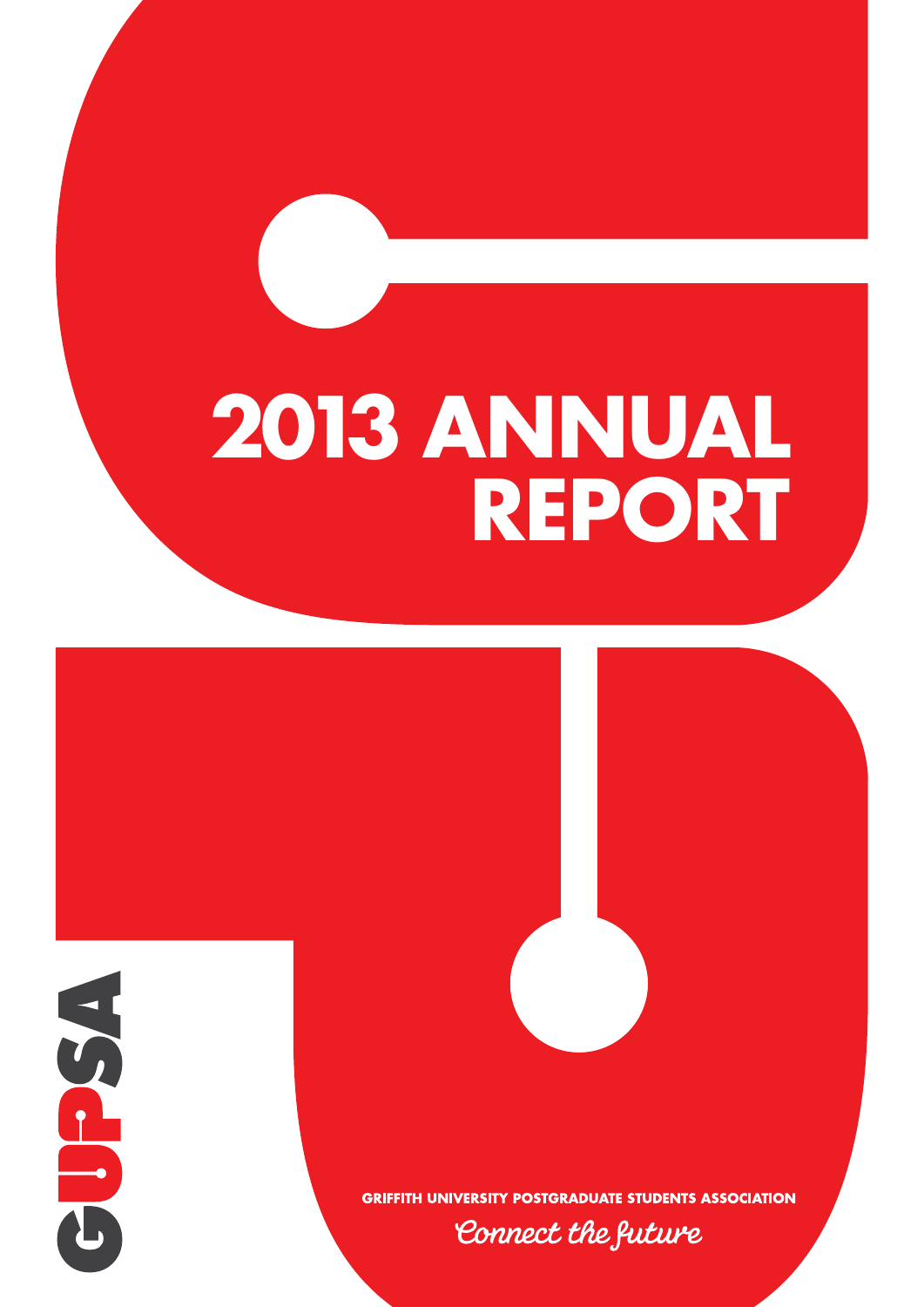# **a big thank you**

I'm proud to present you with GUPSA's first annual report. As a team we have been working hard to represent the interests of postgraduate students at Griffith University and provide a growing variety of services and activities across campuses. In this report we not only look back but we also have a glimpse into the future. As you will read, significantly increased funding for the year 2014 means that we can do even more to contribute to the best possible postgraduate student experience. I wish to take this opportunity to thank the university executive and particularly our patron, Vice-Chancellor Ian O'Connor, for their strong and ongoing support. And finally, a big thank you to all postgraduate students who shared in our success. It's an honour to be your president and I look forward to being at your service for the next 12 months. Niels Kraaier, GUPSA President niels@gupsa.org.au **our partners**<br> **our partners f** *ns* **interest**<br> **our partners**<br> **our partners**<br> **our partners**<br> **our partners**<br> **our partners** 

GUPSA represents Griffith University HDR and Coursework postgraduate students enrolled at Logan, Mt Gravatt, Nathan, and Southbank campuses. Postgraduates enrolled at the Gold Coast are represented by the Gold Coast Association of Postgraduates (GCAP). We closely liaise with GCAP on issues affecting all Griffith University postgraduates, and the GCAP President is ex officio, a non-voting member of the GUPSA committee.

GUPSA also partners with the Griffith University Student Representative Council (SRC), which covers undergraduate students at the Brisbane and Logan campuses. Together, we provide joint services, such as the legal advice service, for both postgraduate and undergraduate students.

GUPSA has close relationships with other elements of Griffith University; in particular, Griffith Graduate Research School (GGRS), postgraduate International Student Advisors, and Campus

Life Student Associations and Clubs. We also organise postgraduate student representatives on various University committees; the postgraduate representative on the University Council is ex officio, a non-voting member of the GUPSA committee.

Outside of the University, GUPSA has been a long-time member of the Council of Australian Postgraduate Associations (CAPA), the peak body that represents 33 postgraduate associations and the National Indigenous Postgraduate Association Aboriginal Association (NIPAAC). CAPA is the national voice on postgraduate issues to government and industry. Through our affiliation with CAPA, we are also associated with the Council of International Students Australia (CISA), the national peak student representative body for international students studying at the postgraduate, undergraduate, private college, TAFE, ELICOS, and foundation level.



GriffithUNIVERSITY Queensland College of Art

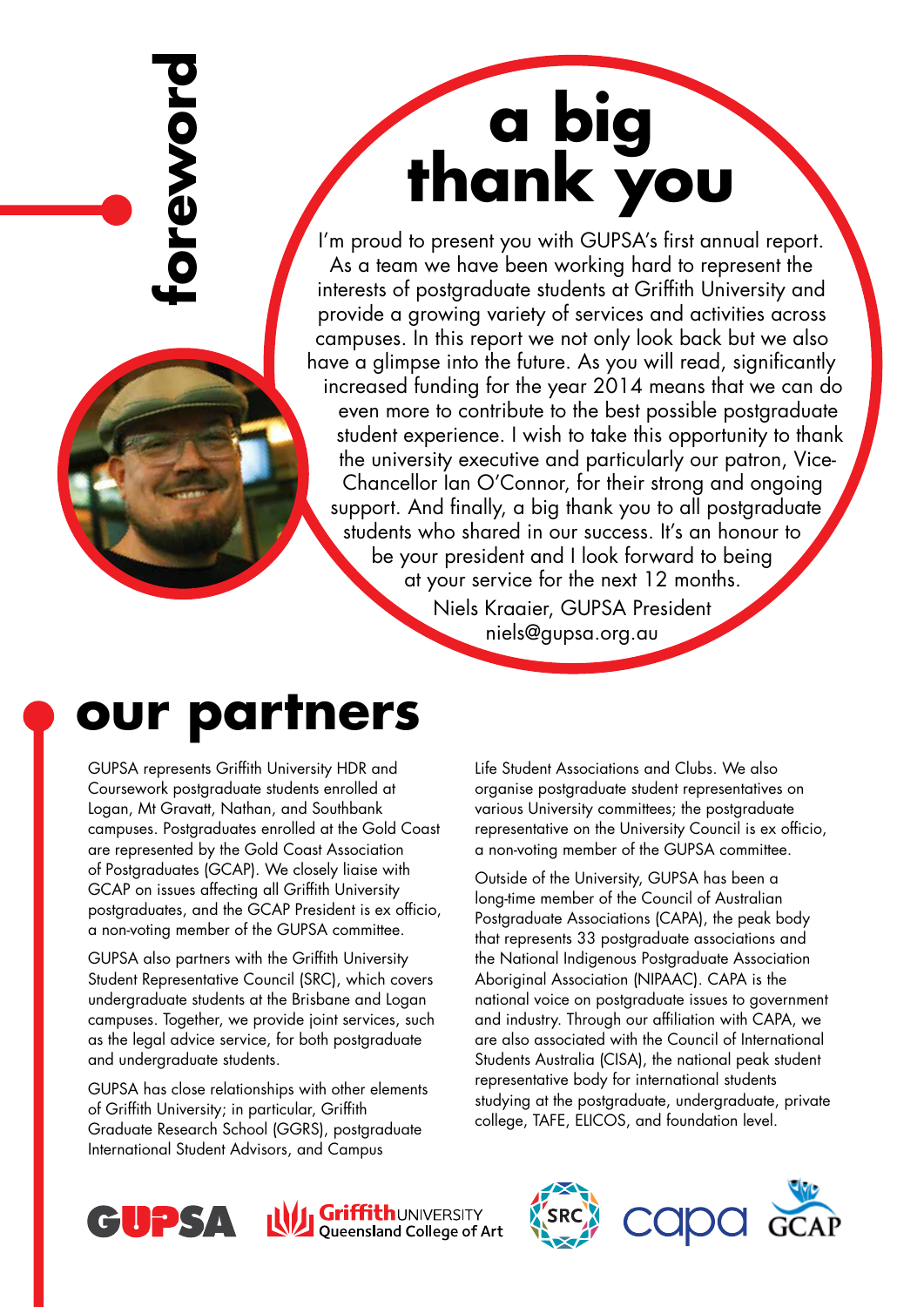# **the year in brief**

#### **overview**

With GUPSA having received substantial funding and resources during 2012 for the first time in a number of years, 2013 was a year of careful experimentation as we rebuilt our profile of activities and services. Another recent development was our full committee, two-thirds of whom had only joined in 2013. Because of their relative inexperience, the committee members approached their tasks with caution and patience, and gradually developed confidence in their roles. The numerous members who intend to continue in 2014 look forward to sharing their knowledge with the incoming members. Since GUPSA is a platform for fostering and supporting Griffith University's postgraduate student community and its professional development, the committee members prioritised ensuring that its events and activities were professionally executed, even if they took longer to coordinate.

Nevertheless, 2013 saw GUPSA hold a wide range of events and services. We re-established our presence throughout our Griffith catchment, particularly at QCA, QCGU, and the Southbank campus as a whole, as well as expanding activities at both Logan and Mt Gravatt. For the first time in a number of years, GUPSA also organised a number

of events specifically for international students, such as immigration seminars, movie nights and dinners. One important development was GUPSA's partnering with the SRC to provide a legal advice service to all postgraduate students. Another significant achievement was the revival of the GUPSA editing service – which had run until 2006 – albeit as (currently) a part-time service. This service is aimed for both native English and ESL postgraduate students, and offers assistance in perfecting written submissions for dissertations, exegeses, and journal articles.

While all of the events and services listed above cater to both Coursework and HDR students, GUPSA also began to provide some Coursework-specific services, such as making printing credit available, and took on a greater advocacy and support role for Coursework students than before. Jason McNeil, Vice President (Coursework), was elected as the Coursework student representative on the University Academic Committee. Overall, 2013 was a challenging yet rewarding year of renewal, discovery, and community-building for GUPSA, and we look forward to the challenges and rewards of the year ahead!

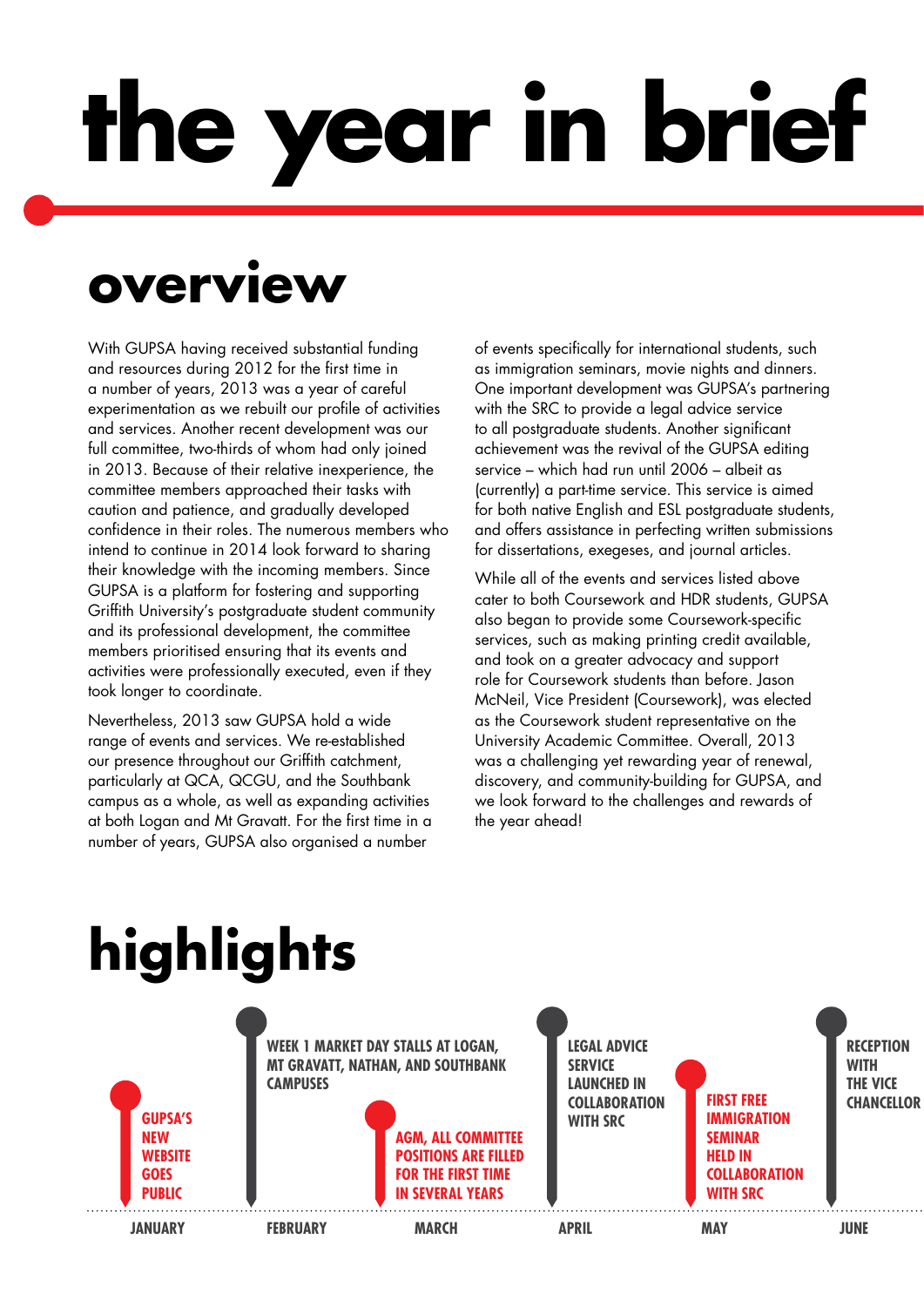#### **expenditures**

| <b>CAPA AFFILIATION</b>                                          | \$10,340      |
|------------------------------------------------------------------|---------------|
| <b>CHRISTMAS PARTY</b>                                           | \$9,872       |
| <b>UNIBAR SOCIAL EVENTS</b>                                      | \$9,371       |
| <b>END OF SECOND SEMESTER PARTY</b>                              | \$5,743       |
| <b>RECEPTION WITH VICE CHANCELLOR</b>                            | \$5,502       |
| <b>EDITING SERVICE (STARTED IN OCTOBER 2013)</b>                 | \$4,362       |
| <b>CREATIVE INNOVATION THROUGH CROSS-FERTILISATION SYMPOSIUM</b> | <b>S3,529</b> |
| <b>GUPSA T-SHIRTS</b>                                            | <b>S2,724</b> |
| <b>COURSEWORK STUDENT PRINT CREDIT</b>                           | \$2,320       |
| <b>SLIDE SLAMMING (QUEENSLAND COLLEGE OF ART)</b>                | \$1,976       |
| <b>LEGAL SERVICE</b>                                             | \$1,725       |
| <b>CAPA ANNUAL CONFERENCE</b>                                    | \$1,645       |
| <b>CISA ANNUAL CONFERENCE</b>                                    | \$1,555       |
| <b>LOGAN POSTGRADUATE LUNCHES</b>                                | \$1,061       |
| <b>INTERNATIONAL STUDENT FILM EVENINGS</b>                       | \$910         |
| <b>INTERNATIONAL STUDENT EXCURSION TO LONE PINE</b>              | \$705         |
| <b>MT GRAVATT BBQ</b>                                            | \$658         |
| <b>COURSEWORK STUDENT PERFORMANCE EVENING AT QCGU</b>            | \$439         |

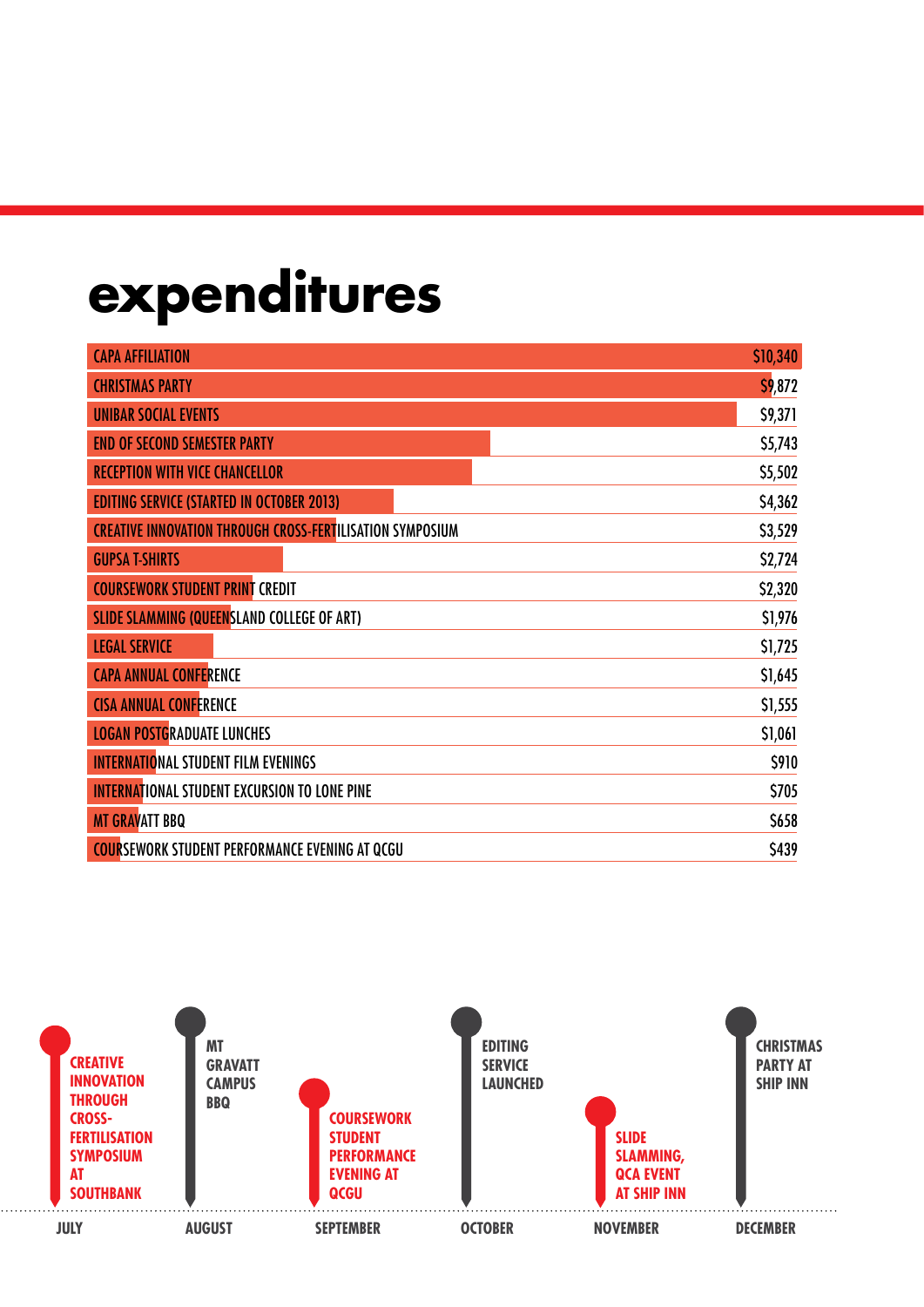# **our mission**

The Griffith University Postgraduate Students Association (GUPSA) is an independent organisation that proudly represents postgraduate students enrolled at the Logan, Mt Gravatt, Nathan, Queensland College of Art (QCA), and Queensland Conservatorium (QCGU) campuses. We are funded by Griffith University from monies raised by the Student Services and Amenities Fee (SSAF). We look after the interests of both Higher Degree Research (HDR) and Coursework students, and provide a range of services, including:

#### **REPRESENTATION RESEARCHING LOBBYING**

#### Networking Professional development Social and cultural activities



- $\bullet$  Identify and service the common needs and interests of postgraduates at Griffith University;
- Represent postgraduates as a special interest group in the University and the community generally, both through direct representation within the University and affiliations with organisations that seek to articulate this objective;
- **•** Provide communication between postgraduates across faculties through information-sharing and activities of social, cultural, intellectual, and professional interest.

#### **'s 2013 Team**

President – Niels Kraaier Vice President (Coursework) – Jason McNeil Vice President (Research) – Md. Zahirul Islam Treasurer – Min Jun Kim Honours Students Officer – Rumaisa Bilal (until July) Honours Students Officer – Mohammed Hayat (from August) Indigenous Students Officer – Jonathan Fabila International Students Officer (shared) – Josette Niyomwungere (until July) International Students Officer (shared) – Katrine Sonnenschein

Logan Campus Coordinator – Tanvir Ahmed Mt Gravatt Campus Coordinator – Mahbuba Sani Nathan Campus Coordinator – Eduardo Jordan Pérez QCGU Coordinator – Paul Jung QCA Coordinator (shared) – Lynden Stone QCA Coordinator (shared) – Sara Manser Queer Students Officer – Samad Naushahi Support Officer – Michael Carden Editor in Residence – Evie Franzidis

We thank all our committee members for their contribution in 2013. In particular, we thank and farewell Rumaisa and Josette, who left the committee in 2013, and Min, Jonathan, Paul, Lynden, and Sara, who are standing down at the 2014 AGM due to the completion of their studies.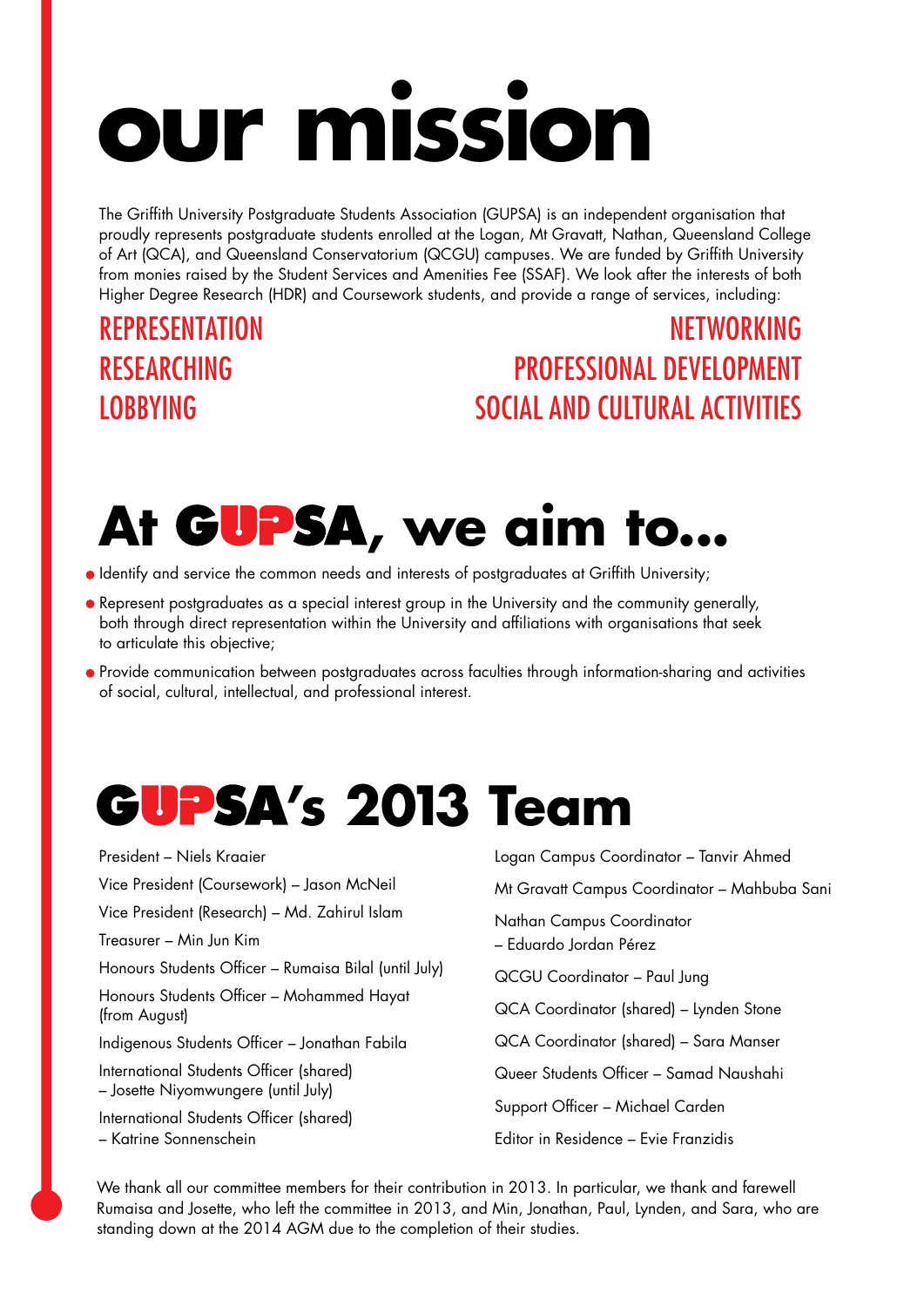# **a look ahead**

#### **overview**

While 2013 was a year of cautious trial and error in rebuilding GUPSA's profile, the events and services we delivered have raised our postgraduate students' expectations regarding what GUPSA will deliver in 2014. Our achievements have also been rewarded with increased funding from SSAF, which will assist us in fulfilling our constituency's high hopes. Furthermore, it's expected that most of GUPSA's committee members will continue in their roles in 2014, which will add continuity, confidence and experience to the committee. Whereas 2013 was about rebuilding a base, 2014 will be about expanding, with 2015 a year for consolidating. Most of the expansion in 2014 will involve implementing any outstanding plans from 2013, as well as continuing and upgrading what we have already achieved. For example, our editing service will expand to include editing and writing workshops in 2014. Further, we will introduce some exciting initiatives that have resulted from the input of postgraduate students themselves.

GUPSA looks forward to delivering improved support and activities for its Coursework and HDR postgraduate students in 2014. We plan to hold more events and activities on the different

campuses we cover. Moreover, we encourage postgraduate students to arrange events and activities themselves, and will offer them funding and logistical support for these initiatives. We also intend to develop a scholarships/bursaries programme for all postgraduate students. We will continue our partnerships with the SRC, relevant University elements and national student organisations (such as CAPA and CISA) to maintain services, such as legal advice, and to conduct activities and promotions on a range of issues, including equity, health and wellbeing, and supervision.

Importantly, Eduardo Jordan Pérez, a member of the GUPSA committee, is the national secretary for CAPA in 2014, which means there will be even closer links between the two organisations. CAPA itself has also been rebuilding and plans to be much more active in 2014, coordinating national projects and promotions in collaboration with its affiliates on a range of postgraduate issues. With many innovative events and activities planned, 2014 promises to be an exciting year in which GUPSA will expand and strengthen the bonds between the members of its postgraduate student community.

### what does GUPSA do for you?

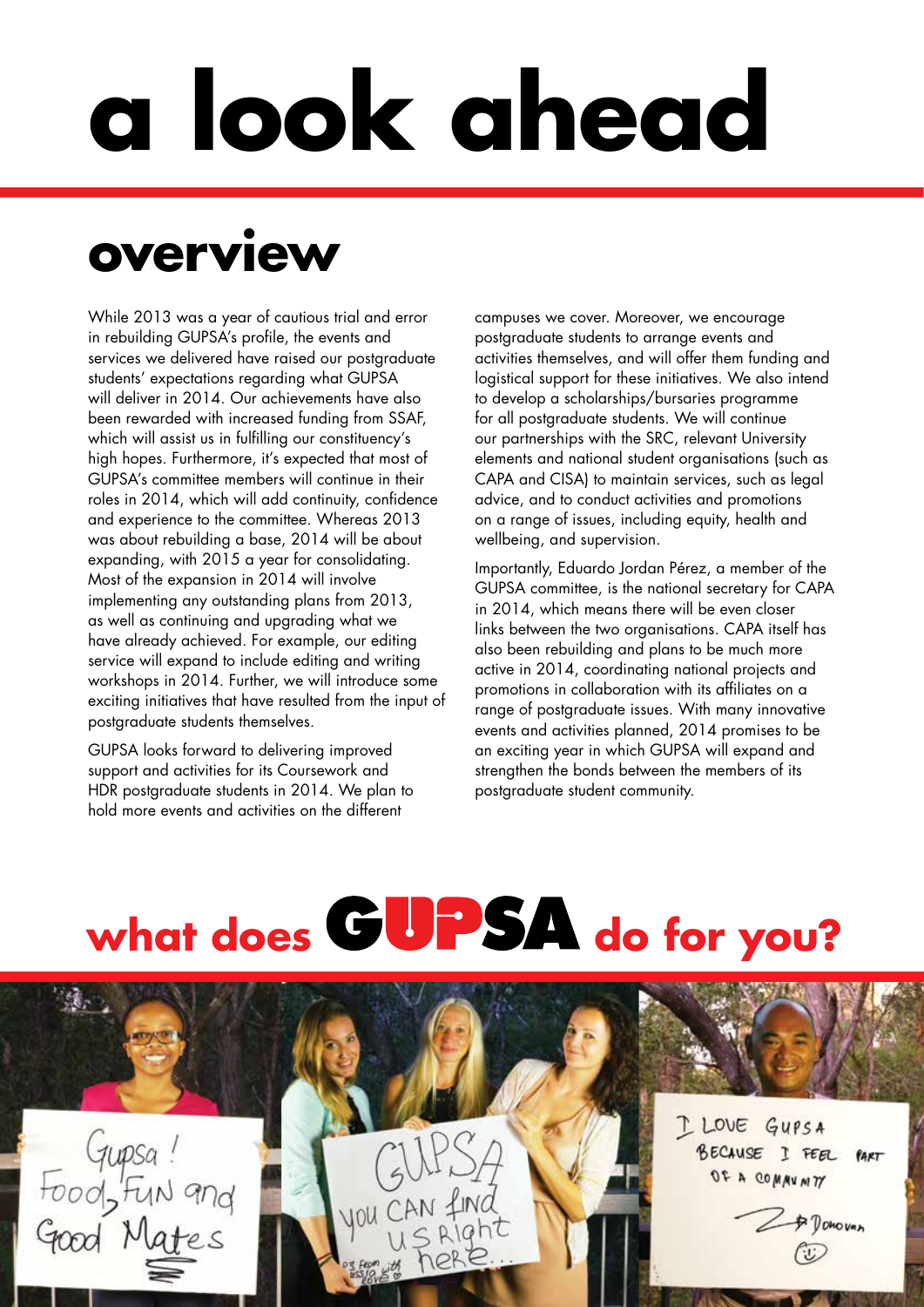### **planning**

GUPSA has a number of exciting plans for 2014 across all of our participating campuses (Logan, Mt Gravatt, Nathan, QCA, and QCGU). We welcome postgraduate student input on new and existing activities and events. In particular, we look forward to working with and supporting approved postgraduate student initiatives. Please contact Michael Carden (m.carden@griffith.edu.au) for more information. Some of the activities, events, and services planned for 2014 are as follows:



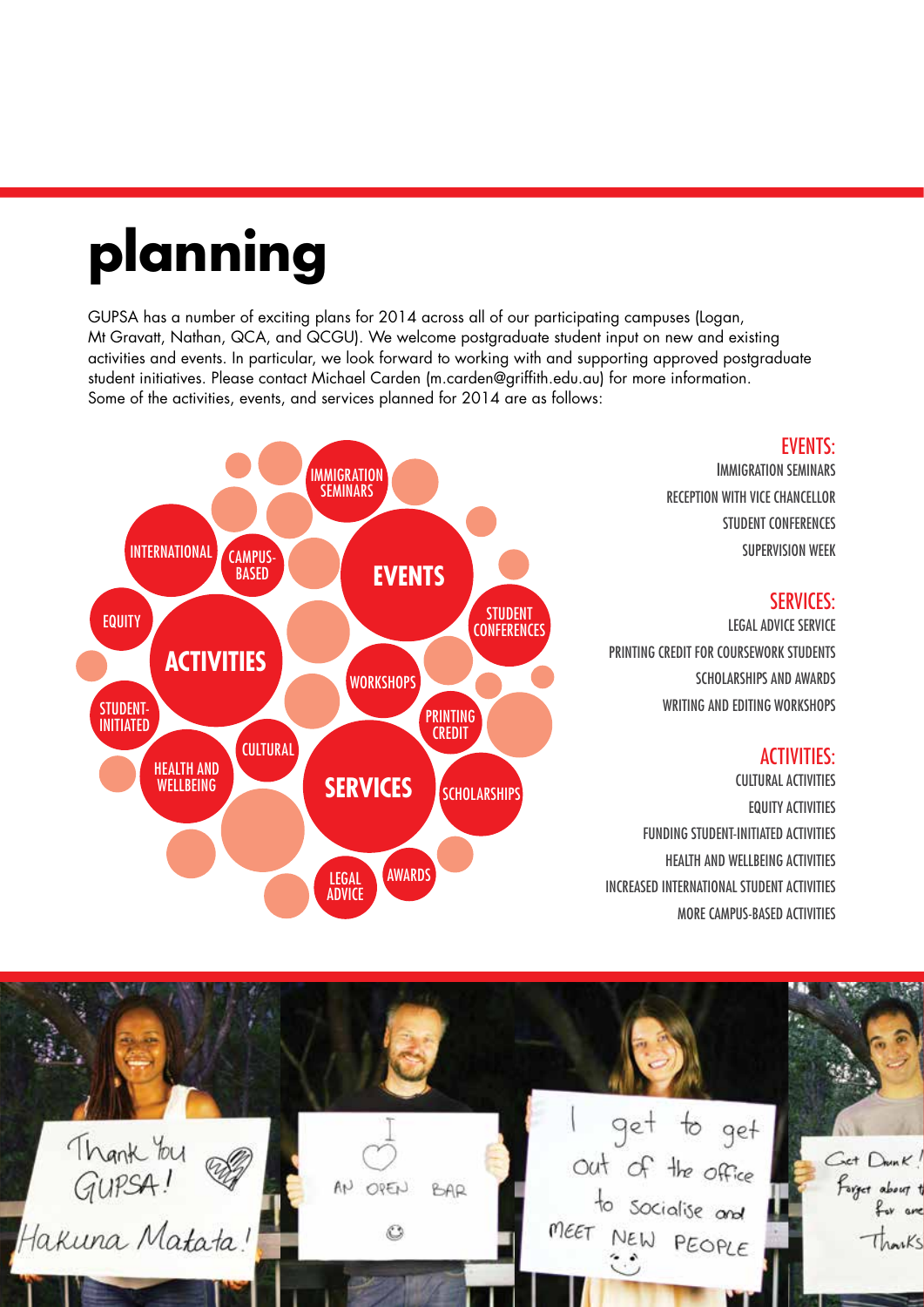### **budget estimate**

As an organisation that aims to provide a multifaceted, supportive and enriching environment for a significant part of Griffith University's postgraduate student cohort, GUPSA is dedicated to allocating money for particular events, services, etc. The anticipated expenditure figures for 2014 are outlined in descending order below.



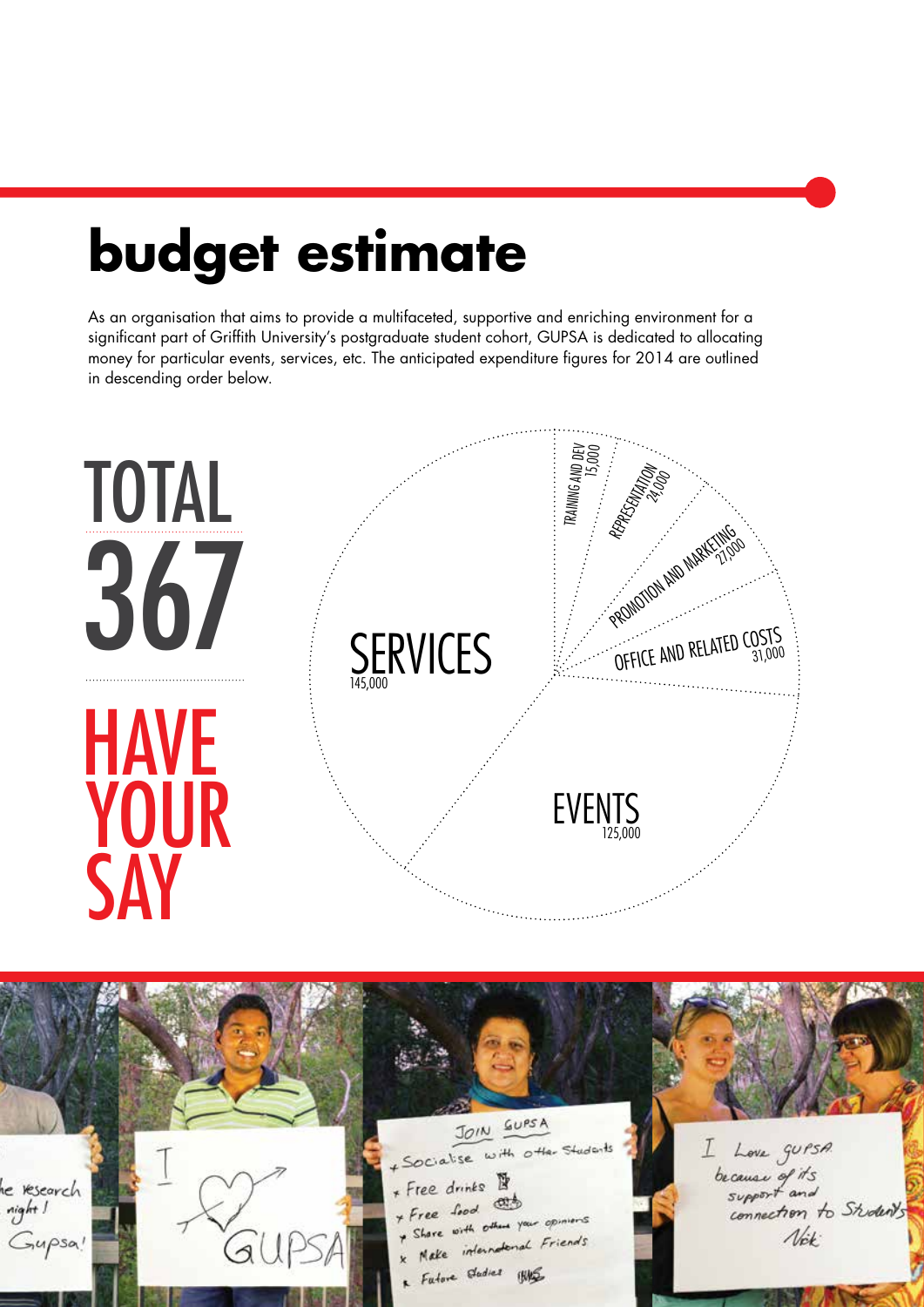As international students GUPSA gave us an opportunity to savor the multicultural aspects of an Australian university life. We had a chance to explore the national parks, enjoy classical music and of course get to know other students in friendly and relaxed social gatherings. Most of these were offered either free of charge or at a concession. Thank You GUPSA for making our experience here a worthwhile and enjoyable one!

I am so privileged to join GUPSA. Before coming to Griffith I learnt a lot about GUPSA. The reason was I met a lot of people who have the same interests as me and I believe this will take me a long way in terms of knowledge and skills sharing!

I'm very grateful to GUPSA for hosting this function. I'm happy to be part of this occasion because of the fact that: i) It enables me to meet other post-graduate students from different cultures and countries ii) Creating networks iii) Sharing of thoughts and ideas, iv) AND of course establishing relationships A GREAT THANK YOU TO GUPSA!

GUPSA has played an important role in my HDR student life over the last year. Foremost has been the social role the organisation has played in terms of running events that have enabled students from across the university to meet and get to know one another informally. This informality and connectivity has in turn extended to the formal sphere. Students having met then chat about academic courses and offerings from Griffith and this linking has become an important factor in identifying being a Griffith student but also having a support network of people you know and can turn to for support and advice. The second and important role is in the other services that the Association offers. Being on campus does not allow one to access expertise outside the university. Advice on legal and academic matters is key to students being able to remain on campus and study. I can only thank the group for their support and listening skills in hearing what it is that students need and acting on it.

Cut NO 289<br>Come # Gup SA<br>Where You have a Chat!<br>AND: FREE FOOD!

Join GUPSA